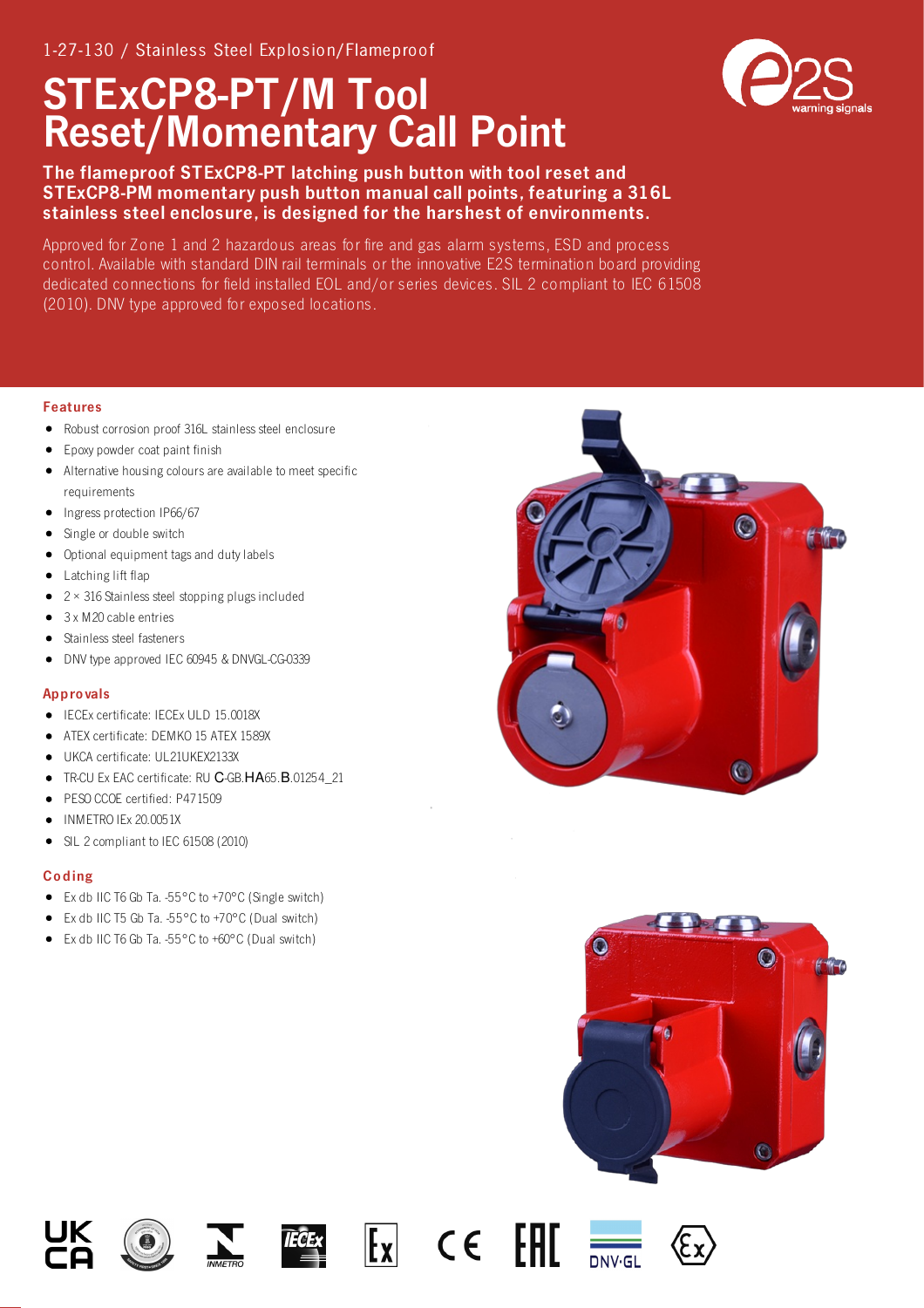| <b>Specification</b><br>STExCP8-PT.<br>STExCP8-PM: | Version: Tool Reset / Momentary                                                                                                                                        |                                                            |  |
|----------------------------------------------------|------------------------------------------------------------------------------------------------------------------------------------------------------------------------|------------------------------------------------------------|--|
| Coding:                                            | Ex db IIC T6 Gb Ta. -55°C to +70°C (Single switch)<br>Ex db IIC T5 Gb Ta. -55°C to +70°C (Dual switch)<br>Ex db IIC T6 Gb Ta. -55°C to +60°C (Dual switch)             |                                                            |  |
|                                                    | Ingress protection: EN/IEC 60529 - IP66/67                                                                                                                             |                                                            |  |
| Enclosure matl:                                    | 316L Stainless Steel                                                                                                                                                   |                                                            |  |
| Colour:                                            | RAL3000 Red (others available on request)                                                                                                                              |                                                            |  |
| Cable entries:                                     | $2 \times M20x1.5$ top and<br>1 x M20x1.5 side.<br>Back box can be rotated to give<br>2 x bottom and 1 x side entries                                                  |                                                            |  |
| Stopping plugs:                                    | $2 \times 316$ Stainless Steel plugs as standard<br>Brass and Nickel plated plugs optional                                                                             |                                                            |  |
| Terminals:                                         | DIN rail $8 \times 2.5$ mm <sup>2</sup> SAK2.5 or<br>Termination board featuring $6 \times 2.5$ mm <sup>2</sup> terminals plus 4 x<br>dedicated EOL & Series terminals |                                                            |  |
| Earth:                                             | External M5 earth connection                                                                                                                                           |                                                            |  |
| Relative Humidity: R.H. 95% @ 20°C                 |                                                                                                                                                                        |                                                            |  |
| MTBF:                                              | 479.6 years / 4,201,680 hours I- MIL 217                                                                                                                               |                                                            |  |
| Weight:                                            | 4.6Kg/10.14lbs                                                                                                                                                         |                                                            |  |
| Voltage Range:                                     |                                                                                                                                                                        | Max input Current: Limitations for EOL / Series Resistors: |  |
| 250Vac Max                                         | 5.0A max                                                                                                                                                               | not permitted                                              |  |
| 48Vdc Max                                          | $1.0A$ max                                                                                                                                                             | min. 2.2k0hm                                               |  |
| 24Vdc Max                                          | 3.0A max                                                                                                                                                               | min. 470 Ohm                                               |  |
| <b>EOL</b> and Series Diode Values:                |                                                                                                                                                                        |                                                            |  |
| XXX:                                               | Zener Value                                                                                                                                                            | Max. current supply permitted                              |  |
| 3V3                                                | 3.3V Diode                                                                                                                                                             | 230mA                                                      |  |
| 4V7                                                | 4.7V Diode                                                                                                                                                             | 162mA                                                      |  |
| 5V1                                                | 5.1V Diode                                                                                                                                                             | 149mA                                                      |  |
| 5V6                                                | 5.6V Diode                                                                                                                                                             | 136mA                                                      |  |
| 6V2                                                | 6.2V Diode                                                                                                                                                             | 122mA                                                      |  |
| 6V8                                                | 6.8V Diode                                                                                                                                                             | 112mA                                                      |  |
| 10V                                                | 10V Diode                                                                                                                                                              | 76mA                                                       |  |
| 12V                                                | 12V Diode                                                                                                                                                              | 63mA                                                       |  |

| Version:                                  | Part<br>reference:                        | Description:                                                                                                                                                                                                           |
|-------------------------------------------|-------------------------------------------|------------------------------------------------------------------------------------------------------------------------------------------------------------------------------------------------------------------------|
| Product type:                             | STExCP8PT                                 | Latching push button with tool reset<br>STExCP8PM Momentary push button                                                                                                                                                |
| Switch Type: [s]                          | S<br>D                                    | SPCO/SPDT<br>DPCO/DPDT                                                                                                                                                                                                 |
| Terminals: [t]                            | D<br>P                                    | DIN Rail $8 \times$ SAK2.5<br>Termination board: $6 \times 2.5$ mm <sup>2</sup> terminals plus<br>$4 \times$ EOL & Series terminals                                                                                    |
| Lift flap: [I]                            | L                                         | Lift flap supplied as standard                                                                                                                                                                                         |
| Cable Entry Type:<br>[e]<br>Χ             | Α<br>B<br>С<br>D<br>Е<br>F<br>G           | 3 x M 20x1.5mm<br>$2 \times 1/2$ " NPT - adaptors<br>$2 \times 3/4$ " NPT - adaptors<br>2 x M25x1.5mm - adaptors<br>$1 \times 1/2$ " NPT - adaptor<br>$1 \times 3/4$ " NPT – adaptor<br>$1 \times M25x1.5mm$ - adaptor |
| Stopping plug<br>material: [m]            | S                                         | Stainless Steel                                                                                                                                                                                                        |
| Duty label /<br>Equipment tag:<br>$[d]$ : | 1<br>2<br>3<br>4<br>5<br>6<br>7           | No Duty label, no Equip. tag<br>Duty label Stainless Steel<br>Duty label St/St + Equip. tag<br>Duty label Metalised Polyester<br>Duty label M. Poly. + Equip. tag<br>Equip. tag only<br>Special label requirement      |
| Product version:<br>ΙM                    | A1                                        | IECEx, ATEX, Ex EAC, PESO & DNV approved                                                                                                                                                                               |
| Enclosure colour:<br>ſхl                  | R<br>B<br>Ν<br>Y<br>V<br>S<br>Κ<br>Μ<br>Ζ | Red<br>Blue<br>Green<br>Yellow<br>Red/White<br>Yellow/Black<br>Black<br>Magenta<br>Red/Black                                                                                                                           |
| Default variable:<br>$[u]$                | Ν                                         | Default = $N - not currently used$                                                                                                                                                                                     |
| E.O.L.Module: [e]<br>optional             | ExxxR<br>ED1<br>ExxxZ                     | Resistor value in Ohms e.g. E470R = 470 Ohm<br>Diode IN4007 = $ED1$<br>Zener diode e.g. E5V1Z = 5.1V                                                                                                                   |
| Series Module: [s]<br>optional            | SxxxR<br>SD 1<br>SxxxZ                    | Resistor value in Ohms e.g. S1K5R = 1.5K Ohm<br>Diode $IN4007 = SD1$<br>Zener diode e.g. $S5V1Z = 5.1V$                                                                                                                |
| Spares:                                   |                                           |                                                                                                                                                                                                                        |
| SP70-0074                                 |                                           | Spare STExCP8-PT Reset Key                                                                                                                                                                                             |
| Accessories:                              |                                           |                                                                                                                                                                                                                        |
| SP65-0001-A4<br>SP65-0002-A4              |                                           | Pole Mount Bracket Kit 2" St/St A4 (316)<br>Sunshade - St/St A4 (316)                                                                                                                                                  |

Part Codes